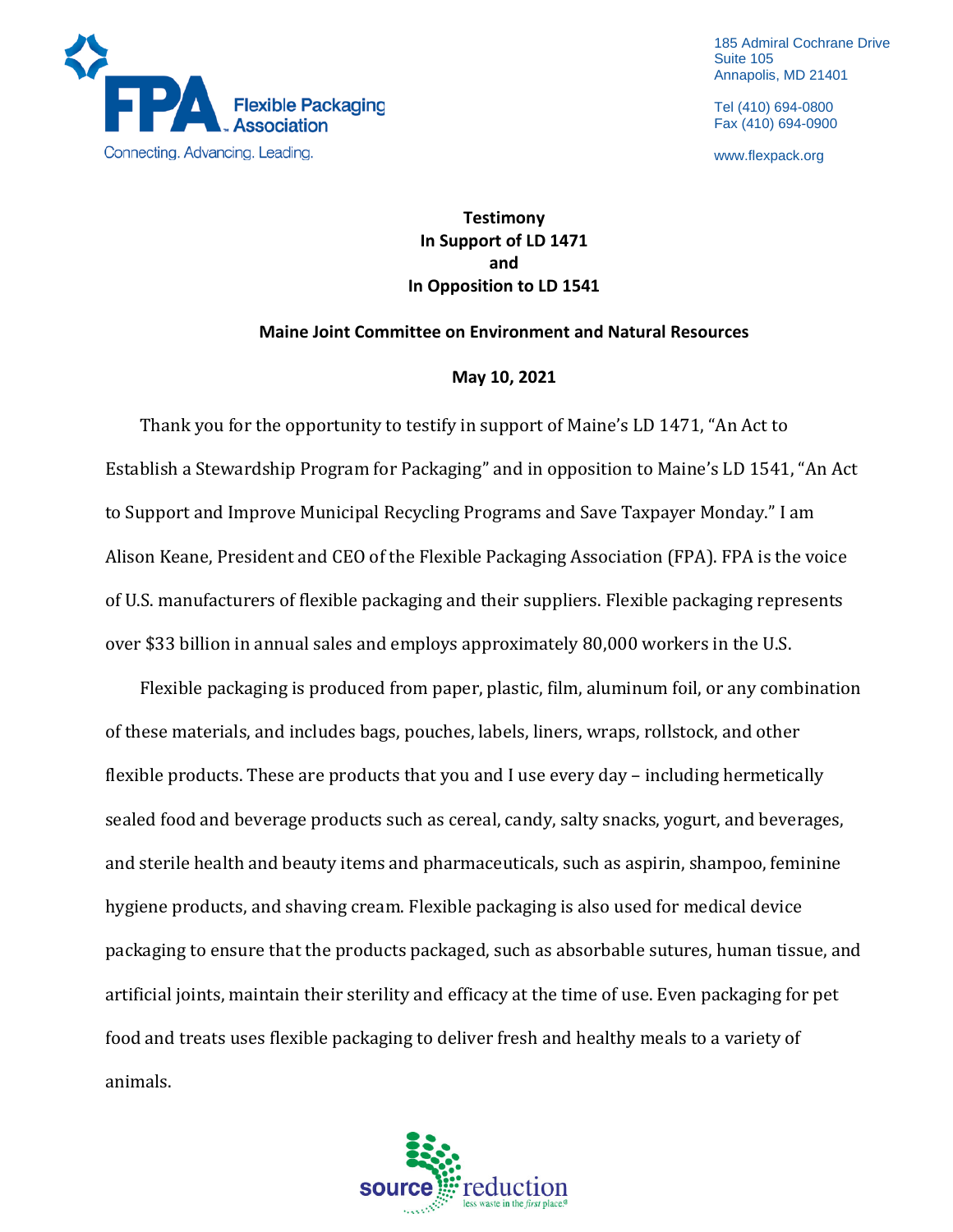FPA appreciates the opportunity to submit input on these two bills as they both purport to establish a stewardship program to support increased collection and recycling of packaging materials. Unfortunately, only LD1471 actually would provide for that. Much like last year's bill, LD 1541 does little to nothing to increase recycling or packaging and only subsidizes current recycling and solid waste disposal infrastructure in Maine. While it does this under the guise of Extended Producer Responsibility (EPR), it is really just a Department of Environmental Protection program, that will be run by a government contractor who will collect money from producers and disperse that money to current municipal solid waste programs, as prescribed by Departmental rulemaking. A true EPR program would ensure that producers actually have more than just financial responsibility; that they have the ability to control how funding is used and invested to ensure the goals of the program are met or exceeded. An EPR program should not have to "reimburse" municipal governments, particularly through a third-party consultant to the Department. If the Department was actually going to put a state-wide EPR program in place, emphasis on the "R," it is the responsibility of the producers, not the state or municipal governments, which means the ability of producers to contract freely for the management and payment of services for the recovery and recycling of their packaging in Maine.

As written, LD 1541 is merely a tax under the guise of EPR. Why do you need a stewardship organization if the Department is going to prescribe how much producers pay to the contractor, how much the contractor pays out to municipal governments, and how much the contractor will pay to others outside the current system if and only if after the Department solicits bids for such, the Department approves the payments? LD 1541 should dispense with the subterfuge and simply collect the fees directly to reimburse municipal governments based on a per capita system directly, instead of instituting the costly and bureaucratic system it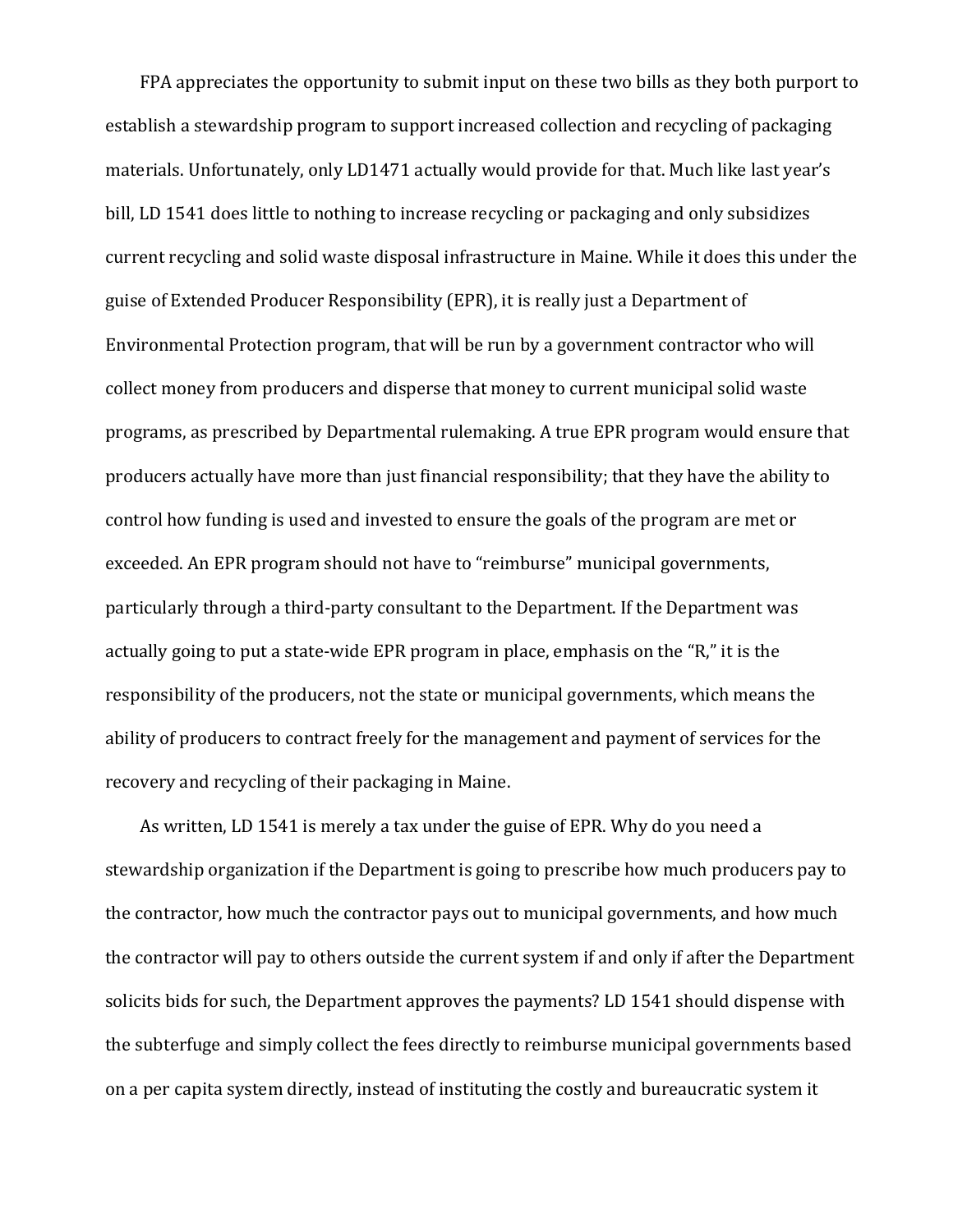outlines. LD 1541's nod to real EPR under the alternative collection programs is overshadowed by its primary purpose – a state-wide packaging fee to pay for municipal solid waste programs. With that myopic focus, Maine misses the opportunity to look to the future and actually increase the collection, recycling, and reprocessing of packaging waste, which LD 1471 does.

LD 1471 would provide for a real EPR system, where producers, either individually or collectively, would propose a plan to the Department for approval, that would not only stabilize the current infrastructure for recycling in Maine, but would provide needed investment for access to recycling and expanded opportunities for recycling of all packaging types in the state, as well as end markets for recycled material. Under the plan, worked on with input from the entire packaging supply chain, municipal governments, waste management, and recycling companies, and community-based organizations, a real stewardship organization would propose a program that would include a needs assessment for the State and based on that assessment include statewide performance goals for each type of packaging material and the collection and distribution of producer funding to meet these goals. LD 1471 also provides for annual reports on the progress of the program and any adjustments needed for compliance with the plan and continuous program improvement.

Merely reimbursing municipal governments for what they are already doing today, including disposal, will not solve the packaging waste issue in the state and will not increase packaging recycling. LD 1471 will provide for a comprehensive EPR program that is based on a collaborative approach where everyone in the recycling system has a seat at the table to develop a workable program; incentivizes increased recycling and composting and discourages landfilling; and can adapt annually based on recycling market conditions and new infrastructure investment without the need for new rulemakings.